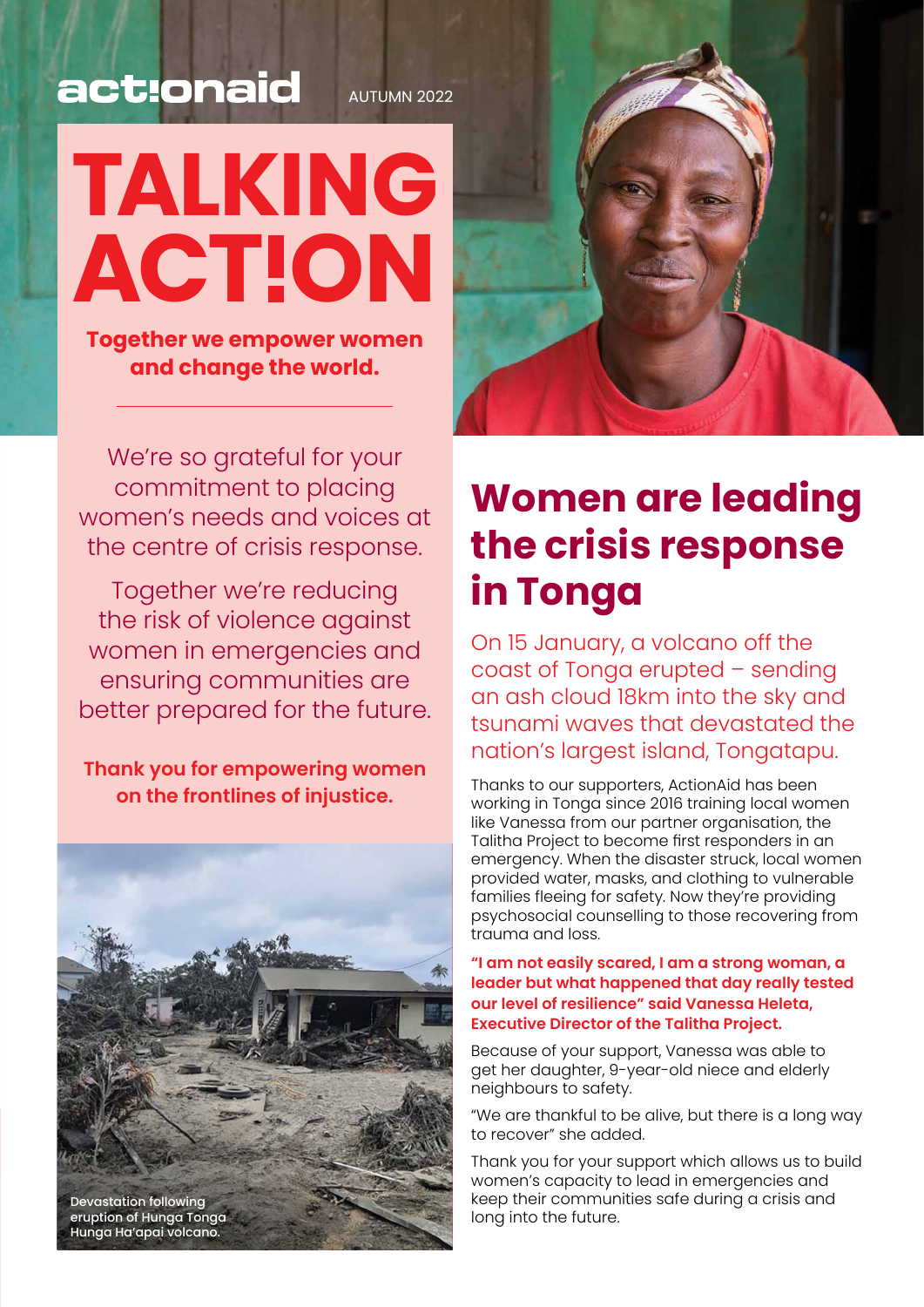

## **An update from Afghanistan**

Last August, a devastating humanitarian crisis unfolded on the streets of Afghanistan. As tensions escalated across the country, thousands of families were forced to flee their homes and arrived in overcrowded cities with nothing more than the clothes on their back.

We know that when a disaster strikes, women and children are the worst affected and in Afghanistan they accounted for approximately 80 percent of the 250,000 people displaced between May and August.

Thanks to incredible supporters like you, ActionAid has been working in Afghanistan for over twenty years to combat the ongoing impacts of conflict, food insecurity, drought, and now COVID-19. That's why, when the Afghan people needed us most last year, we were ready to respond.

It is thanks to your support that our local partners are delivering humanitarian relief in five provinces, including Herat, Kabul, Nangarhar, Ghor and Balkh. We've reached 70,000 displaced people with emergency grants for food and essential items.

We can't thank you enough for your immediate action last year and for supporting our Afghanistan response.



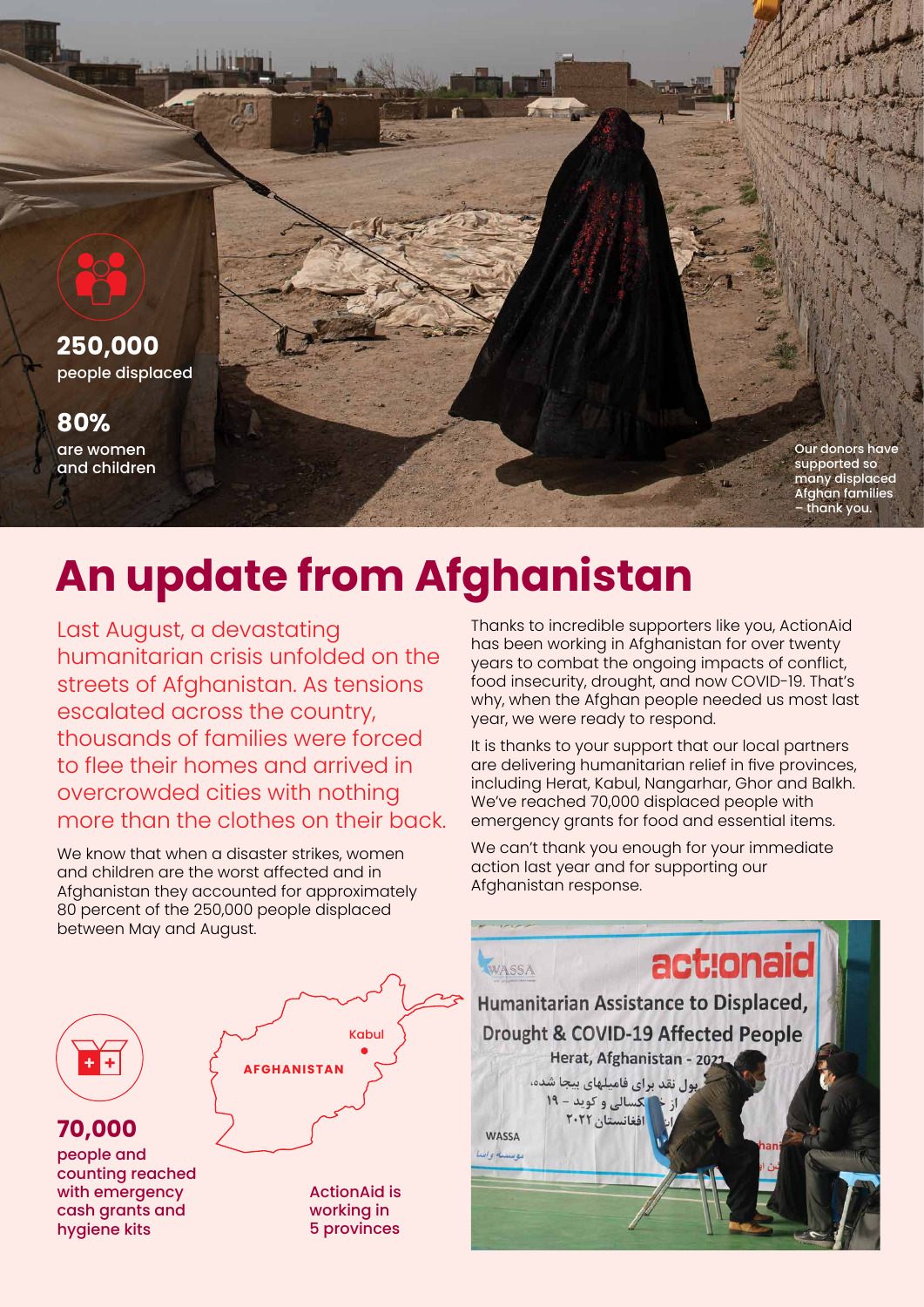# **2021 OUR STRONGEST YEAR YET**

In November, our community stepped up in solidarity with strong women around the world to help end gender-based violence.

Thank you to everyone who raised funds to support protection shelters in countries like Uganda and Bangladesh, where violence against women has increased since the outbreak of COVID-19.





### **Don't miss your chance to get involved later this year!**

**"With 137 women killed every day by a partner or family member, I want to ensure that I contribute my time and fundraising efforts to create awareness of this horrifying statistic. ActionAid Australia is one of my favourite charities and doing the Strong Women Challenge enabled me to get in extra steps and to contribute to change."**  – Katherine, a Strong Women Challenge top fundraiser



### **More power to her elbow**

Meet life-long supporter Cathy Miller who shares why she is so committed to ActionAid's work.

I have been supporting ActionAid with a monthly gift for twenty-two years. It has been a pleasure to do so and I'd like to explain why.

I have felt part of a community. A community of giving here in Australia – but also part of the community in areas where ActionAid works.

Through updates and newsletters, I have seen my regular gift impact individuals, villages and whole regions through the broad range of work which I have funded. Giving monthly was sustainable over my whole working life and has had real impact on so many.

ActionAid's focus on women's empowerment has enabled me to be part of real-world change. The fact that I have given on a regular basis will see growth in women's rights for decades to come.

I have recently retired and sadly will no longer be able to give in this way. A lifetime of support will not end however – I have included a gift to ActionAid in my Will. I wish ActionAid 'more power to their elbow' and encourage those who want to see real change to make a regular gift which will assist in so many ways.

**If you would like to make a monthly gift or leave a gift in your Will please call David Taylor (Regular Giving and Bequests Manager) on (02) 9565 9111 or email david.taylor@actionaid.org**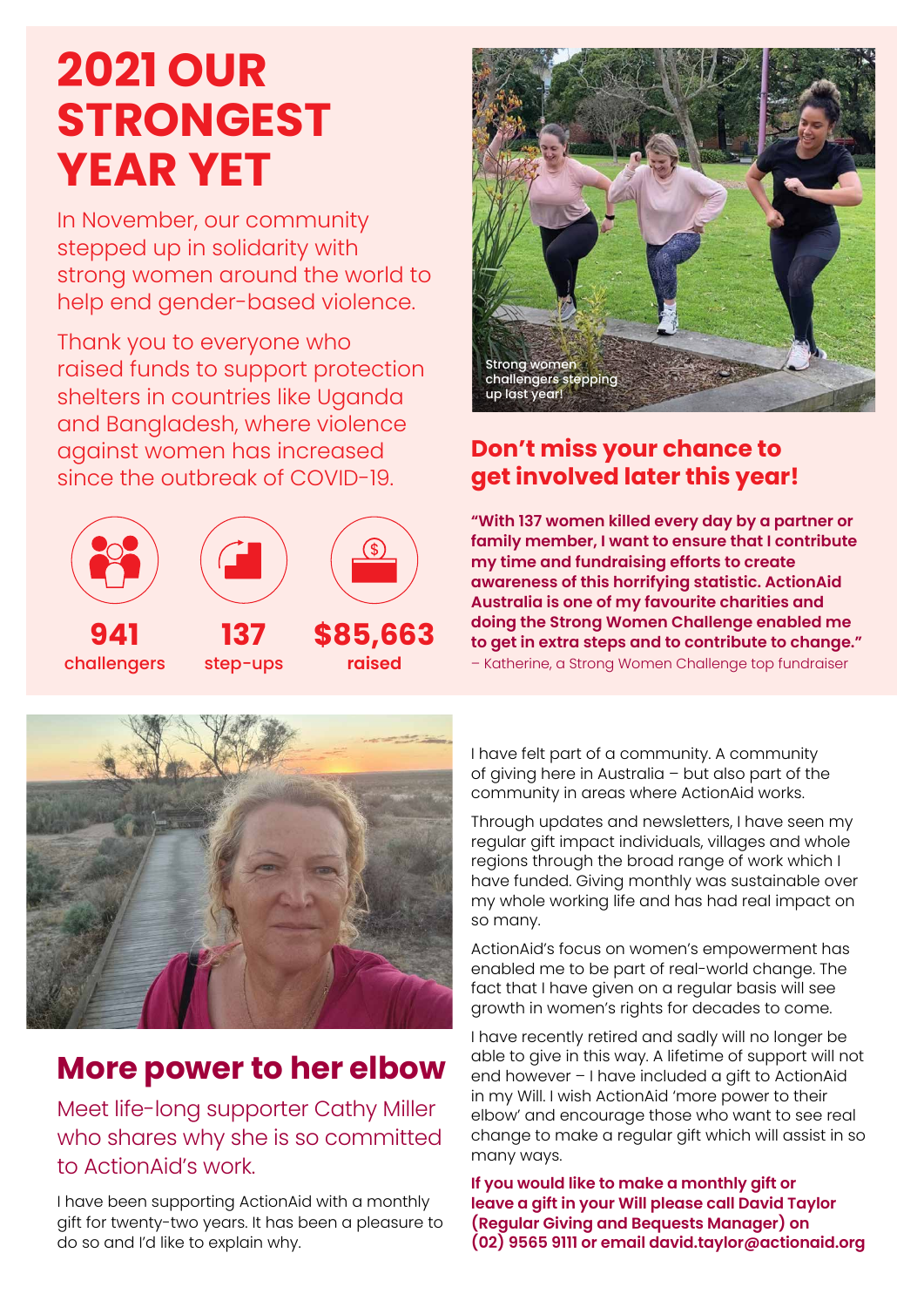

A garment worker in Bangladesh – identity withheld for privacy and safety reasons.

### **She Wears the Cost**

Last year you got behind our 'She Wears the Cost' campaign to demand better wages, working conditions and protection from violence against women garment workers in Bangladesh and Cambodia.

With your help we're campaigning alongside workers like Channa, who lost her job when COVID-19 hit the Cambodian fashion industry. Despite producing for profitable brands like Nike, Channa and her colleagues are still fighting for the wages they are owed.

Since the launch of our campaign, 10,000 people have joined the call to demand that Nike pays up! A huge thank you to all our supporters for standing in solidarity with garment workers!

Last year the International Accord was developed to improve working conditions across the garment industry. Thanks to your efforts, Australian brands including the Just Group, CottonOn and Country Road have recently signed onto the Accord.

This is big news! Thanks to you, more Australian brands have committed to protecting the health and safety of their factory workers!

Your ongoing support is crucial as we continue to engage Australian brands Best & Less and The Iconic, so that they too will uphold the rights of the women who make their clothes.

### **COVID-19 report**

Last year your support helped us to:



#### **INDIA**

Reach 1,116,656 people with COVID-19 relief including accurate health information, psychosocial support, oxygen concentrators and food and hygiene kits.



#### **VANUATU**

Train 41 women leaders and provide the technology to send 77,000 SMS messages with COVID-19 health information. From February 2021, women leaders sent 2 to 3 bulk SMS texts every month reaching over 42% of the entire population of Vanuatu.



#### **BANGLADESH**

Create nine women's safe spaces providing psychosocial support and training in stitching and sewing. We supported 3,700 Rohingya women to sew masks for their families and to sell for an income. 10,000 hygiene kits were also distributed to promote women's health and dignity.

**Thank you for supporting women and their communities through the pandemic.**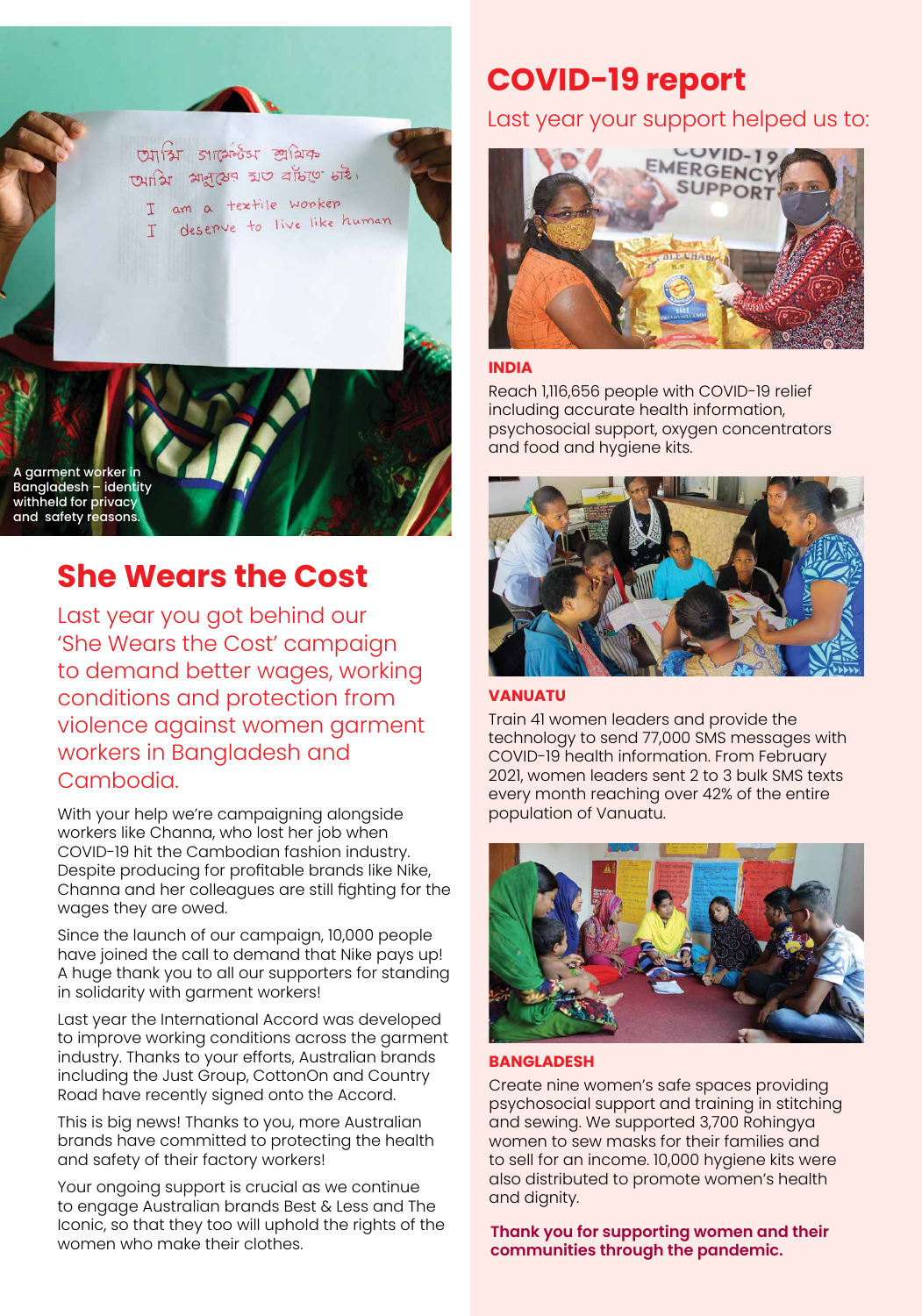# **Celebrating the women building a better tomorrow**

At ActionAid, we celebrate women's achievements every day, but on 8 March we joined the rest of the world in recognising International Women's Day!

This year's theme was 'Gender equality today for a sustainable tomorrow'. We spoke to an inspiring young leader, Lucille, to hear how she's advancing gender equality and climate justice through her work in the Pacific Young Women and Climate Change Project (PYWCC).

#### **Q: How did you come to be involved in the project?**

**A:** *Growing up in a rural community [in Fiji], I experienced the continual and visible impacts of climate change with sea levels rising and erosion of our coastal villages. This motivated me to become a climate change activist. But my key inspirations are my late grandmother and mother, who were prominent women leaders in their districts. I want to continue the work that they started.*

#### **Q: Could you tell us a bit about the goals of the PYWCC project in Fiji?**

**A:** *The Pacific Young Women and Climate Change Project is a feminist humanitarian network working together to support women-led responses to health and climate change crises.* 

#### **Q: What are the benefits you've seen from mobilising women's leadership on climate change issues in your community?**

**A:** *One of the significant benefits is gender empowerment. Engaging with diverse young women who can mobilise together broadens our views, perspectives and approaches to climate change. The PYWCC workshops have revealed our resilience when it comes to managing crises and disasters. We can help our communities in preparedness and response because of the learning spaces that have been provided by [ActionAid partner] Shifting the Power Coalition.*

#### **Q: Can you share any inspiration from your mother or grandmother around advocating for women's rights?**

**A:** *To keep sharing your issues, to keep speaking about it, to never stop even if it is the same thing that you are talking about. You keep talking about it, even if it takes years. Keep talking about it because it will create change. It may be slowly, but surely.* 

The Pacific Young Women and Climate Change is funded by ActionAid Australia and DFAT and co-ordinated by our local partners; the Shifting the Power Coalition.